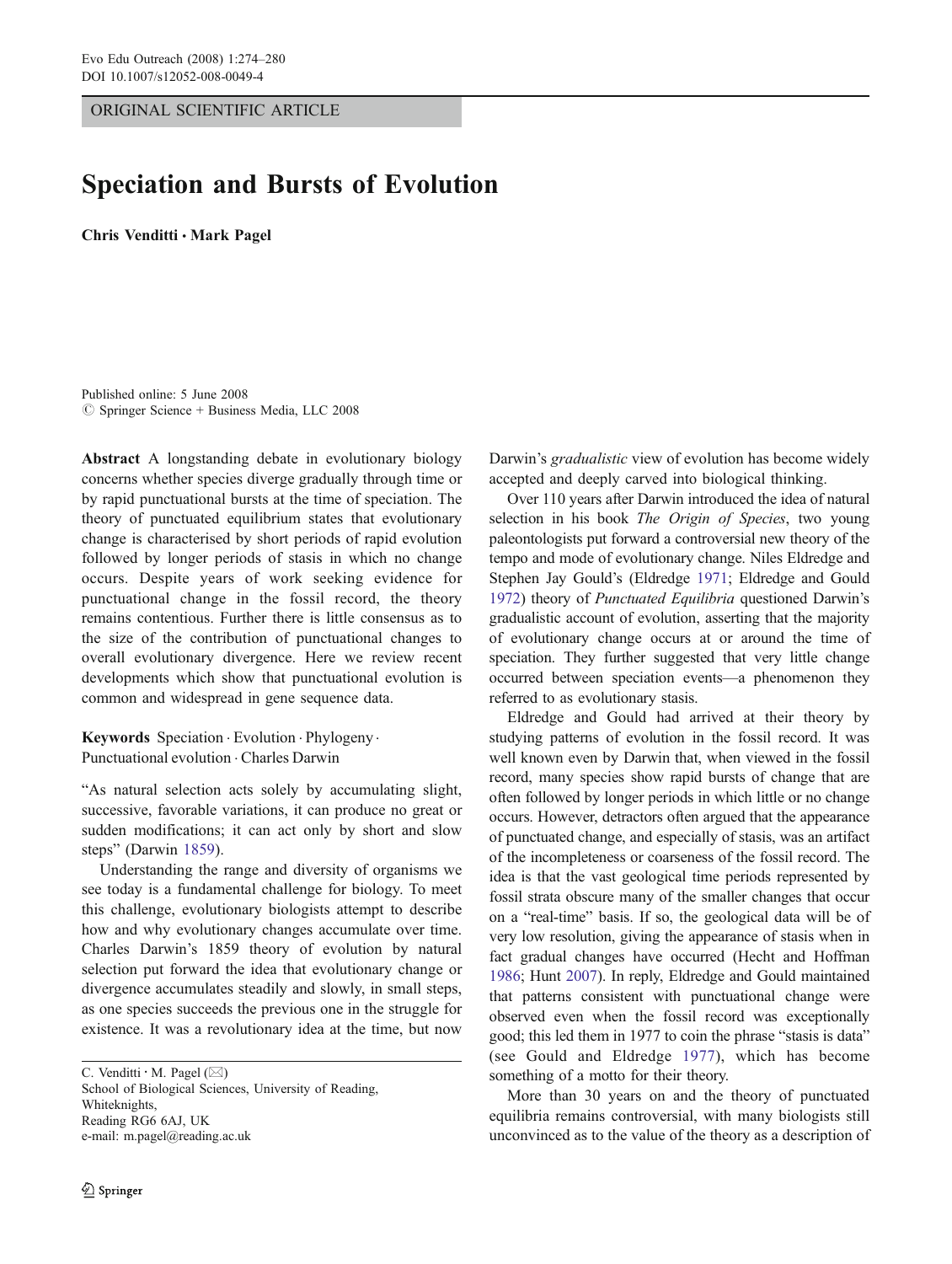how evolution proceeds. Much of the controversy surrounding it stems from the perception that Eldredge and Gould were in some way suggesting that new non-Darwinian evolutionary processes were required to explain punctuational evolution—that, somehow, the processes of change had become unhooked from the gradual tug of natural selection. These issues are discussed by Niles Eldredge [\(2008](#page-6-0)) in the article "The early 'evolution' of 'Punctuated Equilibria'" in a previous issue of this journal. In spite of these clarifications, and although attempts have been made to assess how common punctuated evolution is in the fossil record (see Erwin and Antsey [1995\)](#page-6-0), there remains little consensus as to the generality of the theory.

Several years ago, we realized that there might be a way to investigate punctuational evolution without having to resort to observations taken from the fossil record. Our idea was that historical events of punctuational and gradual evolution should leave a distinctive signature on what biologists call phylogenetic trees. In the next two sections, we describe what a phylogenetic tree is and how biologists use them. We then go on to discuss how we employed them to search for evidence of punctuational bursts of evolution.

## Phylogenetic Trees

In publishing his theory of evolution by natural selection, Charles Darwin showed that groups of species diverge over time from a common ancestral species by a process of what he called "descent with modification." Darwin was among the first to use the metaphor of a tree to illustrate this idea. In much the same way that we often draw family trees or genealogies to represent the lines of descent within a family, phylogenetic trees describe how, over evolutionary time, ancestral species give way to new descendant species. Darwin repeatedly used tree diagrams to convey his thoughts (Fig. 1), and as a measure of the importance he assigned them, the only figure in the Origin of Species depicts an idealized tree showing species, speciation and extinction events.

Today, biologists reconstruct evolutionary history to reveal how species are related to each other. Like Darwin, they represent this information in a tree-like form. The field of study for inferring phylogenies is called phylogenetics and the trees produced are called phylogenies or *phyloge*netic trees. The term *phylogeny* literally means the origin or genesis of groups. Up until recently, phylogenies were inferred from the analysis of the similarities and differences among species based on a suite of morphological characteristics. It is now relatively easy to obtain gene-sequence information, and genetic data have largely replaced morphological characters as the data of choice for inferring trees of contemporary species.



Fig. 1 Charles Darwin's first known sketch of a tree describing how organisms are related. The sketch appears in Darwin's first notebook on transmutation of species dating from 1837. (Image credit: © Auckland Museum.)

Phylogenetic trees can tell us more about the patterns and process of evolution than is at first obvious. Phylogenies, by tracing the evolutionary history of a group of organisms over a long period of time, can be used to infer the historical processes of evolution that gave rise to the diversity we see today. The nodes or points on the tree where a split occurs represent the historical event of an ancestral species giving rise to daughter or descendant species. The branches between these nodes represent periods of evolution between speciation events. It is natural to think of these branches as recording the amount of time between speciation events. However, if the phylogeny is constructed from gene-sequence data, the length of the branches records the amount of molecular or gene-sequence evolution that has occurred over the time period the branch represents (Fig. [2](#page-2-0)); that is, it records how different in an evolutionary genetic sense the daughter species is from its ancestor. In a previous issue of this journal, Gregory [\(2008](#page-6-0)) provides a more in-depth explanation of phylogenic trees and how to interpret them.

#### Punctuated Molecular Evolution

The possibility of a link between the rate (or amount) of evolution and speciation has interested biologists for over 50 years (Simpson [1944;](#page-6-0) Mayr [1954\)](#page-6-0). In contrast to a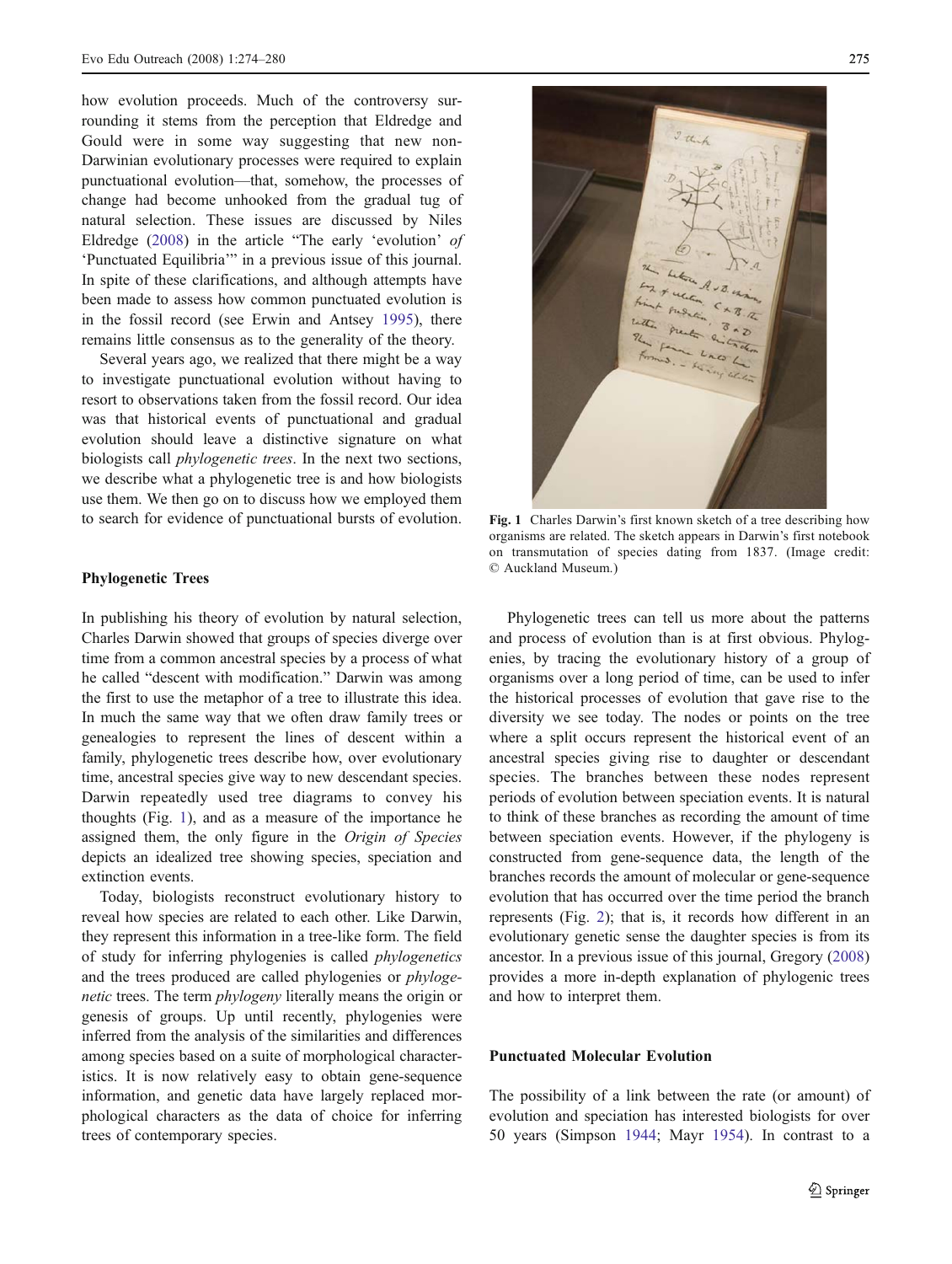<span id="page-2-0"></span>

Fig. 2 A phylogenetic tree, the filled circles are called nodes and represent an event of speciation in which—moving from left to right one species becomes two. The horizontal branches measure the amount of genetic evolution between speciation events. The vertical lines have no meaning and are just for spacing. What we refer to as a 'path' (see text) is highlighted in red through the tree. The amount of evolution along a path (sum of the horizontal branches) is called the path length. The *red circles* identify the speciation events along that path

gradualistic view of evolutionary change, the existence of a link might suggest some special role for speciation per se as a contributor to the modification part of Darwin's descent with modification. It would also form part of the expected signature of punctuational evolution.

A few years ago, we realized it would be possible to detect whether short or punctuational episodes of evolution had occurred in the genes used to infer phylogenetic trees (Webster et al. [2003](#page-6-0)). For each species represented in a phylogenetic tree, we can measure two values. The first is the total amount of evolution that has occurred between the base or root of the tree and the modern species alive today. The base of the tree represents the common ancestor of all the modern or extant species. We call the amount of evolution that has occurred along each of the paths leading to the modern species, the total path length, and we calculate it as the sum of all the individual branches along the lineage. Bearing in mind that the branches record the amount of genetic change between successive species, the total path length records the amount of genetic change that



Fig. 3 Signatures of punctuational and gradual evolution on phylogenetic trees. a A phylogenetic tree which shows the signature of gradual evolution. That is, the total amount of evolutionary change, as measured by the path lengths, is not related to the number of speciation events that have occurred (see Fig. 2 caption for definition

separates the common ancestral species from its descendants. The second value we record is the number of nodes or historical splitting events along each path through the tree. Some lineages, such as many birds or monkeys living today, have gone through many speciation events since their respective common ancestors. By comparison, it would be interesting if, for example, species we think of today as "living fossils" have had few speciation events since the time of their last ancestor millions of years ago.

Figure 2 shows how the two values that we measure can be obtained from a phylogenetic tree. If evolution proceeds gradually and independently of speciation events, there would be no association or correlation between the number of nodes (historical speciation events) and path length (see Fig. 3a,c). That is, if the process of speciation plays no role itself in causing change, then we do not expect that modern species at the end of paths through the tree with more speciation events will have diverged more from their common ancestor at the base of the tree. If, on the other hand, speciation events are associated with an increase in the rate of evolution, we expect paths with more nodes along them to be longer; where there has been more speciation, more total genetic evolution will have accumulated (see Fig. 3b,c).

Our research group has applied this methodology to a large number of phylogenetic trees to search for evidence of punctuational evolution (Webster et al. [2003](#page-6-0); Pagel et al. [2006](#page-6-0)). In one study, we collected information on the amount of gene-sequence evolution from 122 different sets of species. From these datasets, we constructed phylogenetic trees and examined them for a correlation between the number of speciation events and the amount of molecular evolution. The trees included in our study describe the evolution of organisms as diverse as beetles, mushrooms, rodents and roses. We found that, in 35% of trees we studied, there was evidence for bursts of evolution in genes associated with events of speciation—the signature of punctuational evolution. Figure [4](#page-3-0) shows a real phylogeny



of terms, see blue line and points in c). b A phylogenetic tree which shows the signature of punctuational evolution. Evolutionary change accumulates at speciation events. Path lengths correlate with number of nodes, see red line and points in c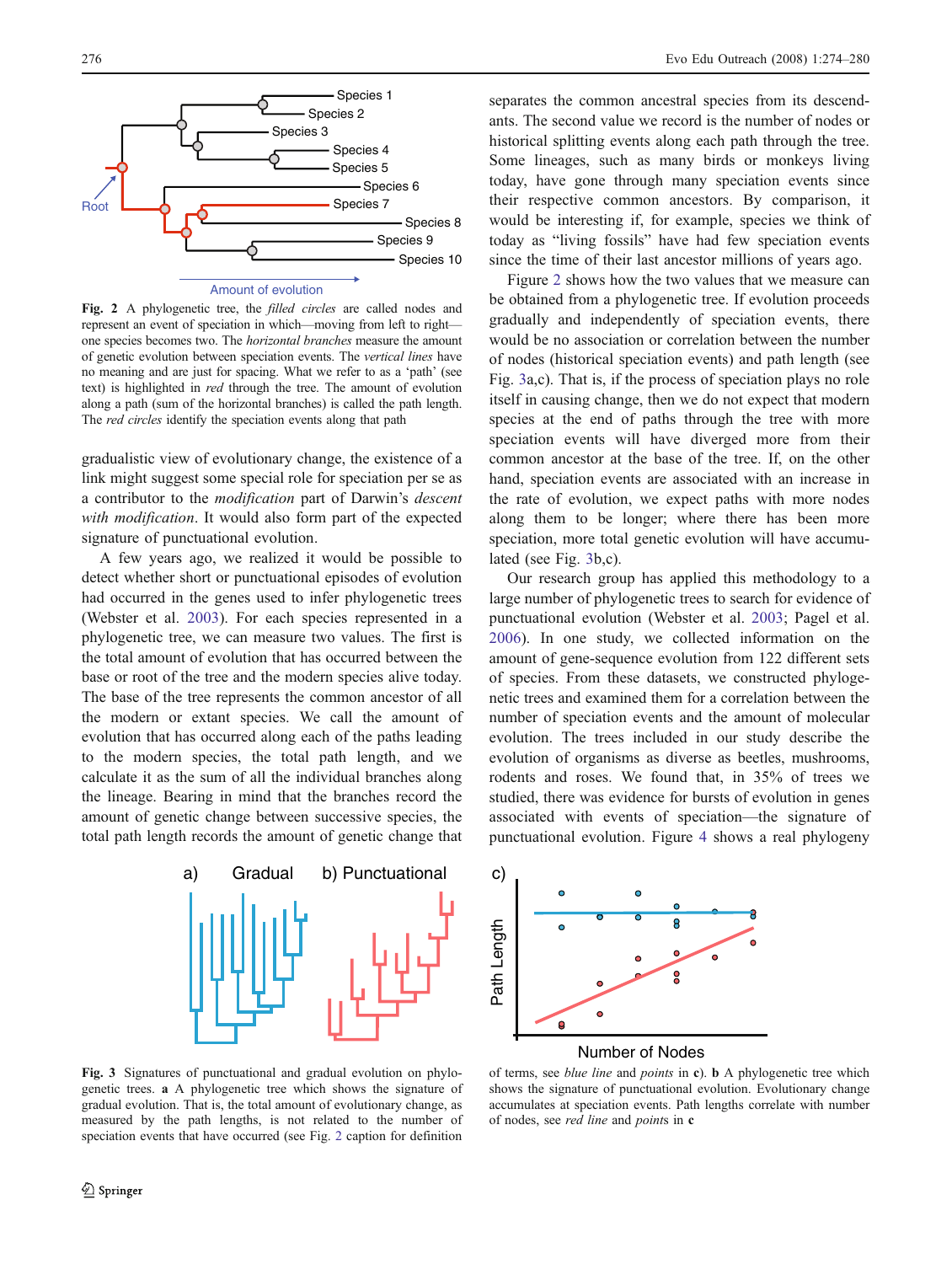<span id="page-3-0"></span>

Fig. 4 A real phylogenetic tree of a group of endemic Hawaiian plants (that is, these plants are only found in Hawaii) which shows the distinctive pattern of punctuational molecular evolution. It is clear that in lineages with more nodes along them there is more evolution. Figure adapted from Webster et al. [\(2003](#page-6-0))

of a group of endemic Hawaiian plants that displays the distinctive pattern of punctuational evolution. We were also able to examine whether punctuational effects were more common in some kinds of organisms than others. We found that punctuational changes were more common in plants (57%) and fungi (71%) than in animals (21%).

An objection that might be raised about our findings is that rather than indicating an effect of speciation on rates of evolution, the reverse could be true. That is, maybe it is the case that lineages within our phylogenies that have, for whatever set of reasons, higher rates of evolution speciate more often. This would give the pattern of more speciation being associated with more evolution but would say nothing about punctuational change. We cannot strictly rule out this objection but, as we have discussed elsewhere (Pagel et al. [2006\)](#page-6-0), we think it unlikely. Evolutionary biologists have, for decades, sought evidence for traits associated with increased rates of evolution. For example, we might suspect that animals with shorter generation times will evolve more quickly because they reproduce many times for every time that an animal with a longer lifespan does. Very few examples of such traits have been discovered, and in our case we would not expect such traits to differ among the species within a given phylogenetic tree. This is because our trees describe groups of closely related species that tend to be very similar in such background characteristics as generation time or body size and measures of metabolism. For these reasons, we think our analyses point to speciation being the cause of the changes we measure.

Using our phylogenetic method for studying punctuated evolution, it is also possible to calculate how much of the total amount of evolution can be attributed to the bursts

associated with speciation events. Each branch of a phylogeny is the product of two processes; some proportion of the evolution is punctuational and some is gradual. We were able to show that on average 22% of the evolution is attributable to the punctuational burst, with the remainder accumulated gradually. Despite there being significant differences in the likelihood of punctuational evolution occurring among plants, fungi and animals, we found no difference in the size of the effect.

Our studies, therefore, suggest that rapid bursts of evolution associated with speciation events represent an important, previously underappreciated contributor to evolutionary divergence. Interestingly, we find no genetic counterpart to the phenomenon of evolutionary stasis, the other part of Eldredge and Gould's punctuated equilibrium theory. That is, if around 22% of the total evolution arises in bursts, somewhere around 78% is accumulating by gradual means. This may not be surprising because we have studied genes, whereas Gould and Eldredge studied morphology. It is well known that some kinds of genetic evolution can occur without causing a change to the species' morphology. Evolutionary biologists call these changes neutral to signify that they do not produce measurable changes to the organism. By comparison, nonneutral or what are sometimes called coding changes are changes to genes that lead to measurable changes to organisms.

Our measures of genetic evolution include both of these kinds of change. There is good reason to expect that there will be gradual changes to the coding parts of genes during the long periods of time between speciation events. The coding parts of genes often evolve slowly, so we might expect these changes to be relatively small in number and consequently so might be their influence on the outward form of the organism. By comparison, neutral changes occur in the background all of the time, at a higher rate and independently of whether a species is changing its outward appearance or phenotype. There is reason to expect that these changes will be greater in number than the coding changes. Therefore, the periods of stasis in morphological traits that Eldredge and Gould and others have observed may correspond to periods of predominantly neutral changes in the genes we have studied.

In this sense, the 22% figure associated with speciation is, we believe, large. This is because we think the punctuational episodes are relatively short periods in the lifetime of a species and yet as much as 22% of the total genetic change is occurring in them. It may be possible, in the future, to untangle the evolutionary genetic changes that cause a change to the phenotype and those that do not and study these individually for their contribution to punctuational evolution. At the same time, as it stands, it is important to be clear that our results do not provide either evidence for or against stasis at the morphological level.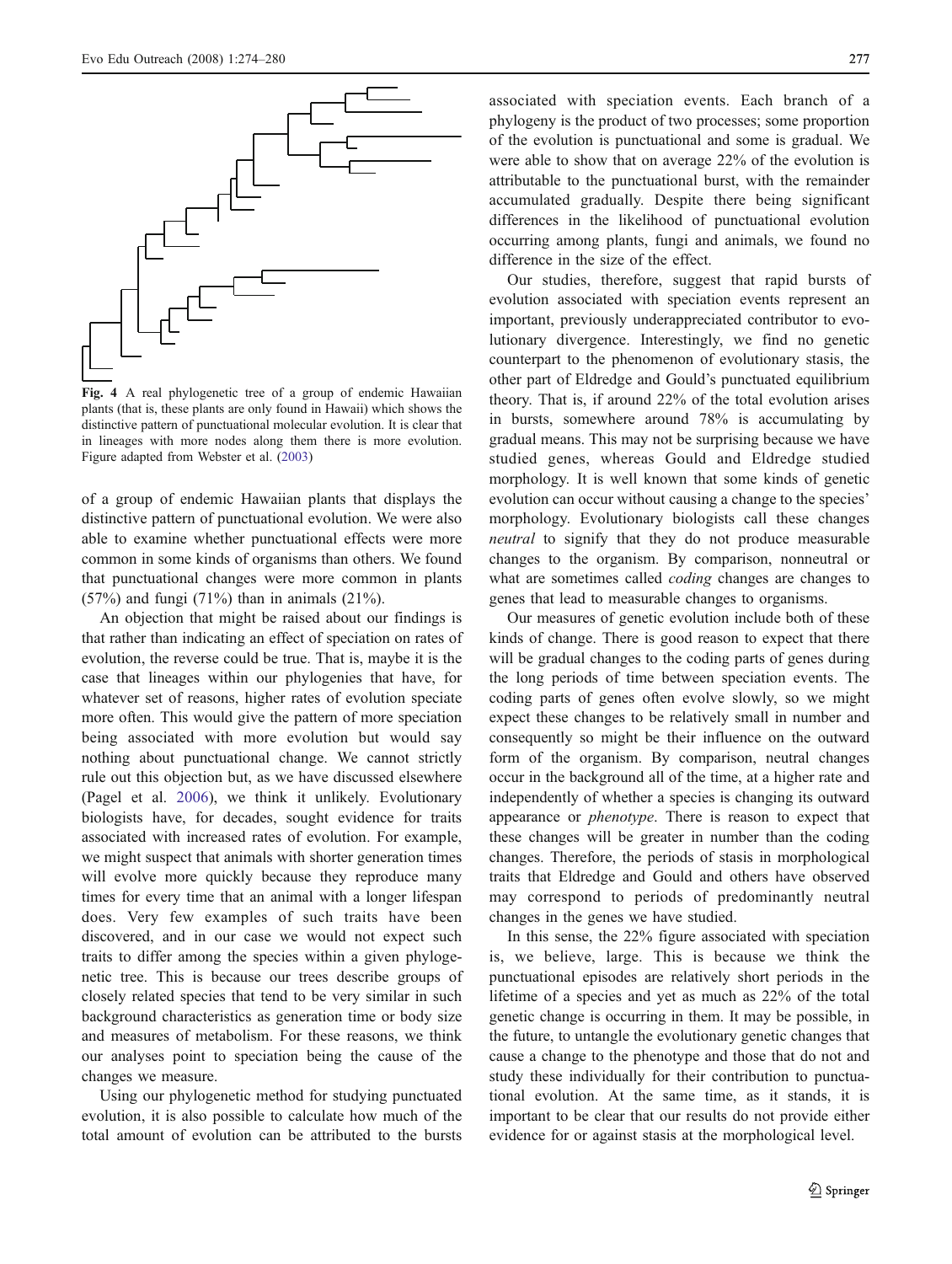#### Mechanisms for Bursts of Evolution

How are we to reconcile these punctuational bursts with conventional Darwinian accounts of evolution? Two wellestablished mechanisms for speciation may provide answers. One makes use of what biologists call founder effects. The other invokes rapid evolutionary change as species enter new niches. When a species acquires a trait that allows it to exploit some new feature of the environment, it can be said that it occupies a new environmental niche. The species may then show rapid changes in other traits as it adapts to this new niche.

Small populations sometimes break from a large ancestral one and form a new population. This might happen if some of the individuals in a group move to a new area or if some geological event occurs to separate them. If the separation between the two is maintained, in time this new population may form a new species. In this situation, chance can play an important role in which alleles or variant forms of a gene are represented in this new population. In most populations there will be several different forms or alleles of the same gene found among its members. If a new population is formed from a small sample the proportion of alleles present can be different from the ancestral group. Think of a group of individuals wearing red or white hats where the colour of a hat signifies the presence of a particular variant of a gene. If we randomly sampled a small number of these individuals, all might have the same hat color. But if we sampled a large number of them, we would almost certainly include people with hats of both colors.

In small populations, an allele is more likely simply as a result of chance to go to fixation—all members of the population will come to have it—than the same allele in a large population. This process of the random fixation of alleles is known as genetic drift and it is one of the ways that isolated groups of organisms acquire genetic differences. In 1954, the well-known evolutionary biologist Ernst Mayr proposed that speciation often occurs following the formation of small isolated populations. In a recent edition of this journal (January 2008), Anastasia Thanukos reviews and explains Mayr's ideas on speciation.

For our purposes, it is intriguing that the effect of drift is greatest in small groups and rapidly declines as population size increases. If, when new species form, they often begin as a small and isolated population, this gives us the ingredients for a punctuational pattern of evolution. That is, we expect that for a short period of time the rate of evolution will be accelerated owing to the effects of chance and genetic drift. This will be followed by a return to the "normal" or background rate of evolutionary change as the new species grows in numbers. This mechanism can only work if migration and interbreeding between the ancestral

population and the new founder population is extremely low or even nonexistent: some population geneticists think even "extremely low" migration and interbreeding are enough to prohibit speciation by founder effects.

The second general mechanism is adaptive evolution as species invade a new ecological niche. Consider, for example, that a population of a moth species finds itself living among flowers or plants of a different color to those normally encountered by the original or ancestral moth population. We might expect natural selection to favor individual moths in this new population whose appearance better matches the background, as they will avoid predation. Over time, this process may cause the population to become a new, and differently camouflaged, species. If occupying a new or different niche commonly attends speciation, then we might expect to see a transient increase in rate of evolutionary change as this adaptive process occurs. This increase is transient because over the longer term, as the new species becomes better adapted to its new surroundings, the rate will slow.

Both these mechanisms rely on fast and continued reproductive isolation. This means the two populations stop interbreeding (migration between them is very low). Recently, evolutionary biologists have found that rapid reproductive isolation is more common than previously thought (Culotta and Pennisi [2005](#page-6-0)) and it is often associated with what is known as sympatric speciation or speciation between populations which share the same geographical range. Many of the mechanisms which can cause this rapid reproductive isolation are more common in plants and perhaps fungi than animals and therefore may go some way in explaining the differences we have observed in the frequency of punctuational evolution among these groups.

Looking around us, it may be that punctuational bursts of evolution are responsible for the surprising morphological diversity between some very closely related groups. Among the 80 or so species of the Andean genus Lupinus (Hughes and Eastwood [2006\)](#page-6-0)—a flowering plant directly related to the common garden Lupine—some are over 12 ft (3.7 m) tall while others are barely bigger than 2 in. (5 cm). Some are tree like; others are herbs and others yet take the form of small bushes. Similarly, Lake Tanganyika in central Africa supports a diverse radiation of the cichlid fish of the genus Tropheus (Egger et al. [2007](#page-6-0)). This radiation, beginning just one million years ago, is thought to have produced the numerous lineages, with diverse morphology, we see today.

Detecting punctuational evolution at the molecular level, then, does not mean that Darwin got it wrong; likewise, it does not require a reevaluation of modern evolutionary theory. Conventional neo-Darwinian ideas such as natural selection and random drift can explain these bursts of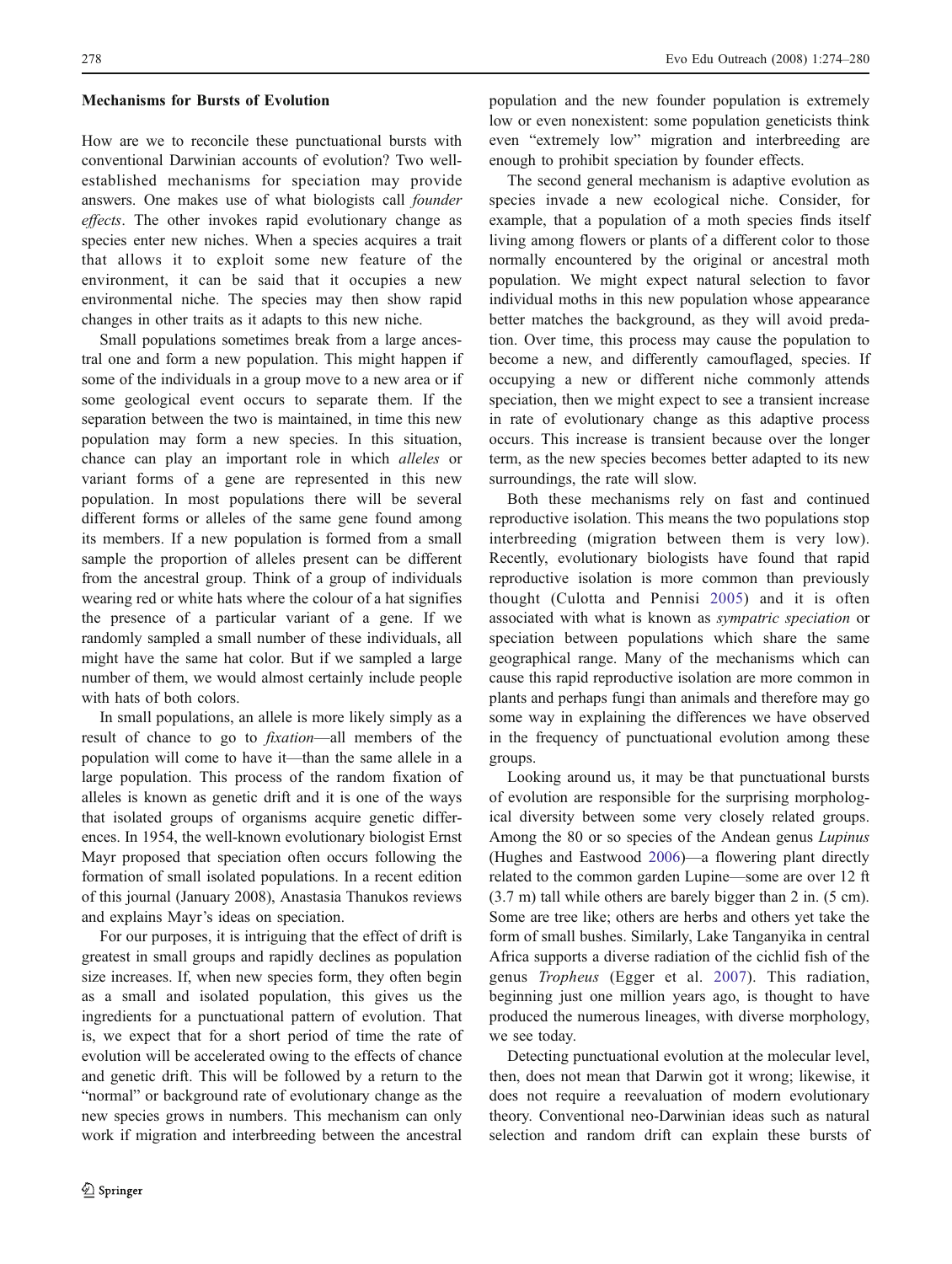evolution. What is interesting about punctuational effects is that speciation itself may be an important factor in increasing the rate of evolutionary change. The evolutionary changes could still accumulate in small steps, but these steps are taken more quickly at the time of speciation.

### Punctuated Language Evolution

"The formation of different languages and of distinct species, and the proofs that both have been developed through a gradual process, are curiously parallel" (Darwin [1871](#page-6-0)).

As is often the case with matters of evolution, Charles Darwin was among the first to realize that language and species might evolve in a similar way. Researchers today generally agree that many of the principal characteristics of linguistic evolution are analogous to those of species or biological evolution. In a similar way to morphological characters and gene sequences of species, languages have heritable units that can be passed to subsequent generations and may be subject to forces similar to natural selection, mutation and genetic drift (Atkinson et al. [2008](#page-6-0); Croft [2000](#page-6-0)).

It is possible to derive a phylogenetic tree of languages based on the similarities and differences in vocabulary. Such trees can inform us about the evolutionary history of a particular language family. In these trees, the branches that separate the nodes are measured in units of lexical replacement (acquisition of novel words); the nodes themselves represent language-splitting events, the linguistic equivalent to a speciation event.

We recently (Atkinson et al. [2008\)](#page-6-0) sought evidence for punctuational bursts of linguistic evolution in phylogenetic trees inferred from vocabulary data using three major language families—Bantu (a large category of African languages), Indo-European and Austronesian. Together, these account for more than one third of the world's languages. We found evidence in all cases for punctuational bursts of language evolution associated with the formation of new languages. Further, a surprising amount of the overall lexical divergence among languages was attributable to punctuational effects: 31% of the vocabulary differences among Bantu languages occurred at splitting events, 21% in Indo-European languages and 10% in Austronesian.

The rate of language evolution and factors affecting it has been discussed by linguists for many years. Kirch and Green ([1987\)](#page-6-0) suggested that the movement of Polynesians inhabiting Pacific islands might have caused an increased rate of language evolution owing to the many and successive founder events to which such island hopping would have led. These founder events are the linguistic equivalent of genetic founder events. The Polynesian languages are a subset of the Austronesian tree. When the punctuational test was carried out on the Polynesian subtree, the contribution of punctuational effects increased to 33%, over three times that of the Austronesian tree taken as a whole!

It seems, then, that at least some punctuational bursts of language evolution may arise from founder effects. However, language may be useful for things other than mere communication. Linguists have long viewed language as a facilitator for group cohesion and identity. This being the case, the punctuational language change observed may reflect humans' capacity to adjust languages at critical times in our cultural evolutionary history; maintaining cohesion in the light of the emergence of new and/or rival groups. We note that Noah Webster, who created the first dictionary of American English, deliberately introduced spelling differences between American and British English, asserting that "[A]s an independent nation, our honor requires us to have a system of our own, in language as well as government" (Webster [1789\)](#page-6-0). These new spellings appeared almost instantaneously and have persisted to this day.

# New Directions

Speciation frequently seems to act as a driving force for molecular evolution, a phenomenon that has often been overlooked by biologists. Further, the analysis of language data shows that the search for punctuational effects can also move outside biology. What are traditionally biological techniques, including phylogenetics, are gaining momentum in other disciplines, such as anthropology and archaeology. Ford [\(1962](#page-6-0)) proposed that cultural change is often reflected in cultural artifacts, and he illustrated the point by noting changes in ceramic vessels over time. Phylogenetic trees have now been constructed for many material cultural artifacts including spear heads (O'Brien et al. [2001](#page-6-0)), textiles (Tehrani and Collard [2001\)](#page-6-0) and musical instruments (Temkin and Eldredge [2007\)](#page-6-0). It has even been suggested that phylogenetic trees can be derived from songs and/or music (Fitch [2005](#page-6-0); Fitch [2006\)](#page-6-0).

In principal, cultural phylogenetic trees could be studied for punctuational evolution. If the evolution of the cultural artifacts is characterised by descent with modification, such analyses would be justified. In fact, if a meaningful phylogeny can be inferred from data derived from them, it goes some way in showing that cultural evolution often proceeds in a manner analogous to biological evolution.

The theory of punctuated equilibrium was originally proposed to explain morphological evolution observed in the fossil record. To our knowledge, there is no phyloge